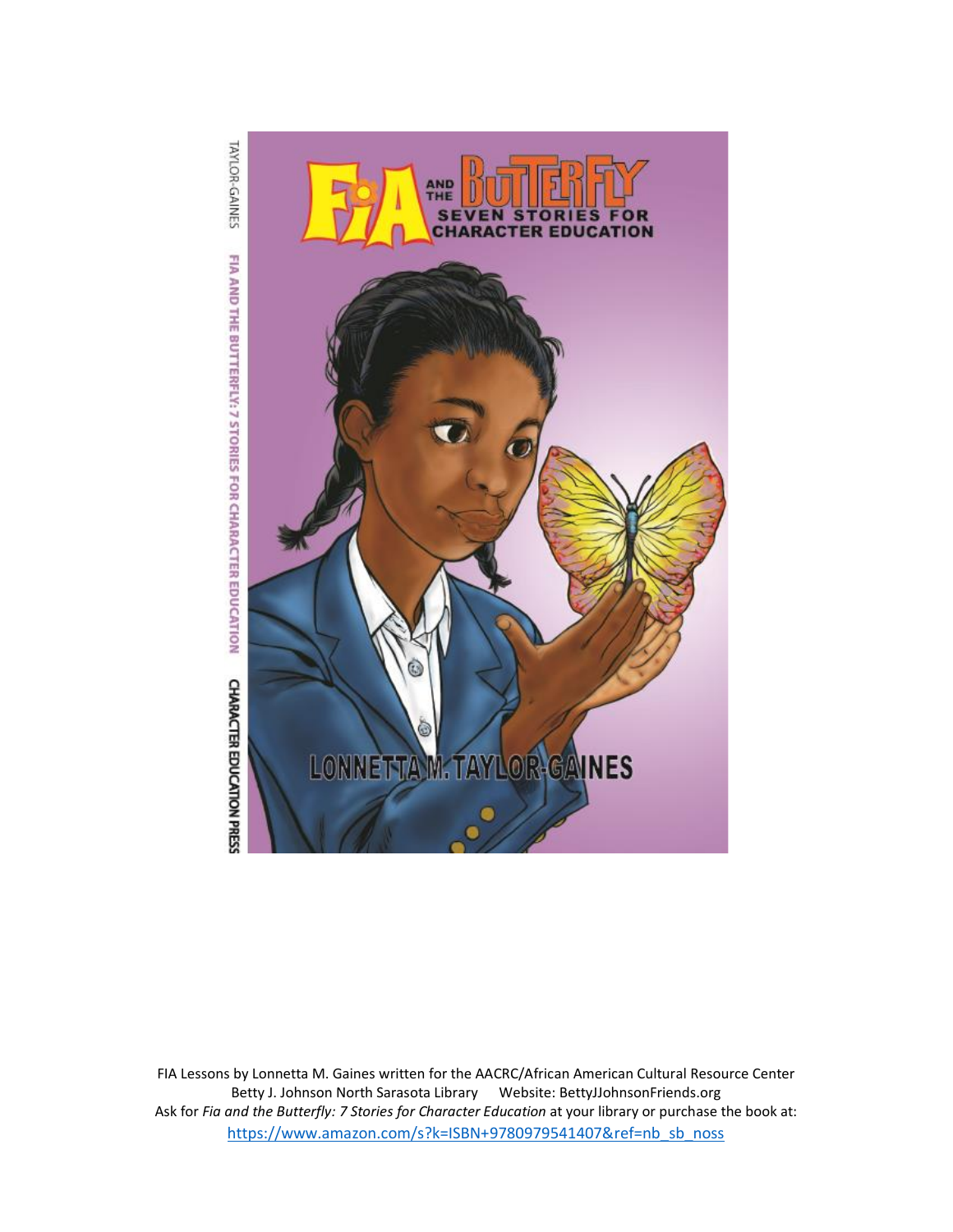#### Back Cover, Fia and the Butterfly

#### **UPDATED: About the Author**

Dr. Lonnetta M. Taylor-Gaines, a retired New York City educator, taught and advised graduate students at the Bank Street College of Education, consulted with principals and their teams nationally and internationally under the leadership of Dr. Lorraine Monroe, and counseled and taught freshmen at the Borough of Manhattan Community College. She cofounded The Learning House, a community pre-school in Atlanta, Georgia and Education Arts in Louisville, Kentucky. Dr. Gaines has also performed as a professional dancer in several New York City-based companies including the companies of Eleo Pomare, Dianne McIntyre, and George Faison, has told stories at museums, libraries and community centers in New York City, Selma, Alabama, Mombasa, Kenya, and in Sarasota, Florida where she now lives. In Sarasota, she worked as Artist-in-Residence at the North Sarasota Library, and acted with the West Coast Black Theatre Troupe and the Florida Studio Theatre. She is currently Historian with Manasota ASALH/Association for the Study of African American Life and History, a member of the Unity Church of Sarasota, and the Lambda Omicron Omega Chapter of Alpha Kappa Alpha Sorority. Dr. Gaines is also a member of the Friends of the Betty J. Johnson North Sarasota Library, the sponsor of The AACRC /The African American Cultural Resource Center.

 $$13.99$ 

### Fia and the Butterfly: 7 Stories for Character Education Dr. Lonnetta M. Taylor-Gaines

You are about to enter a very special, magical world where you will meet Fia, an 11-year-old African-American girl who lives during the year 1963. Fia has some of the same joys and some of the same problems that you have in your life-she has to meet new friends at her new school, she doesn't like the way she looks, and she just hates her school uniform! In addition, because she lives during the time of the Civil Rights Movement, Fia has an unusual problem, too-she's afraid to go to church! Travel with Fia as she learns lessons about life and about herself. Meet Fia's wise friend who teaches her these lessons. Answer the questions and complete the Character Development Activities in order to learn your own lessons ... and discover the magical powers of reading and your own imagination!

"This bank is WONDERFULD! It teaches the qualities of Ximanzon while you read great statics. My favorite stary is "How the Chi Chi ButterBies Got Their Permanent Wings," How this book." ~Fourth-Grade Studen

> "The statics are wonderful and they each have an awesame mand. They are really cool." ~Seventh-Grade Student

"Those Onlyhed reading your book Fia and the Butterfly and I must say it was a joy to read... Overall, Dr. Galves, this was a good book. I enloyed reading it and will do so again." -High School Senior

"As a minister, I highly recommend Fia and the Butterfly." Stonies for Character Education. The stonies are delightful and deliver messages about arising for self-ond others that are important for adults as well as children. My wife and lenjourd reading the book and mode sure that all our *quodebildren get copies* 

~The Rev. Canon Jesse F. Anderso

"This lovely book of allegariaal staties is applied to all teachers, parents, and counselors who are concerned about the development of character in our children and our youth. I recommend it highly." ~Dr. Lorraine Monroe, International Edi

"What an imagination! A marvelous, insightful sptit! What a soul! This look may have been written for childen but it has a message for adults who seek the profound child within

~The Rev. C. T. Wvian, Legendary Civil Rights Activist

About the Author

Cover Art by Harvey Richards



Educator and storyteller, Dr. Lonnetta M. Taylor-Gaines was raised in Mobile, Alabama and Louisville, Kentucky. An alumna of Fisk University, Bank Street College of Education, and the Union institute, she has performed nationally and internationally as a professional dancer with the companies of Eleo Pomare, Dianne Mointyre, and George Falson. Dr. Gaines, a member of the historic Mother A.M.E. Zion Church in Harlem, is Vice President of the Lorratne Morrice Leadership Institute, working to help principals and their teams to increase student achievement and to enrich students' lives.

**CEP-Character Education Press** www.taylor-gaines.com



FIA Lessons by Lonnetta M. Gaines written for the AACRC/African American Cultural Resource Center Betty J. Johnson North Sarasota Library Website: BettyJJohnsonFriends.org Ask for Fia and the Butterfly: 7 Stories for Character Education at your library or purchase the book at: https://www.amazon.com/s?k=ISBN+9780979541407&ref=nb sb noss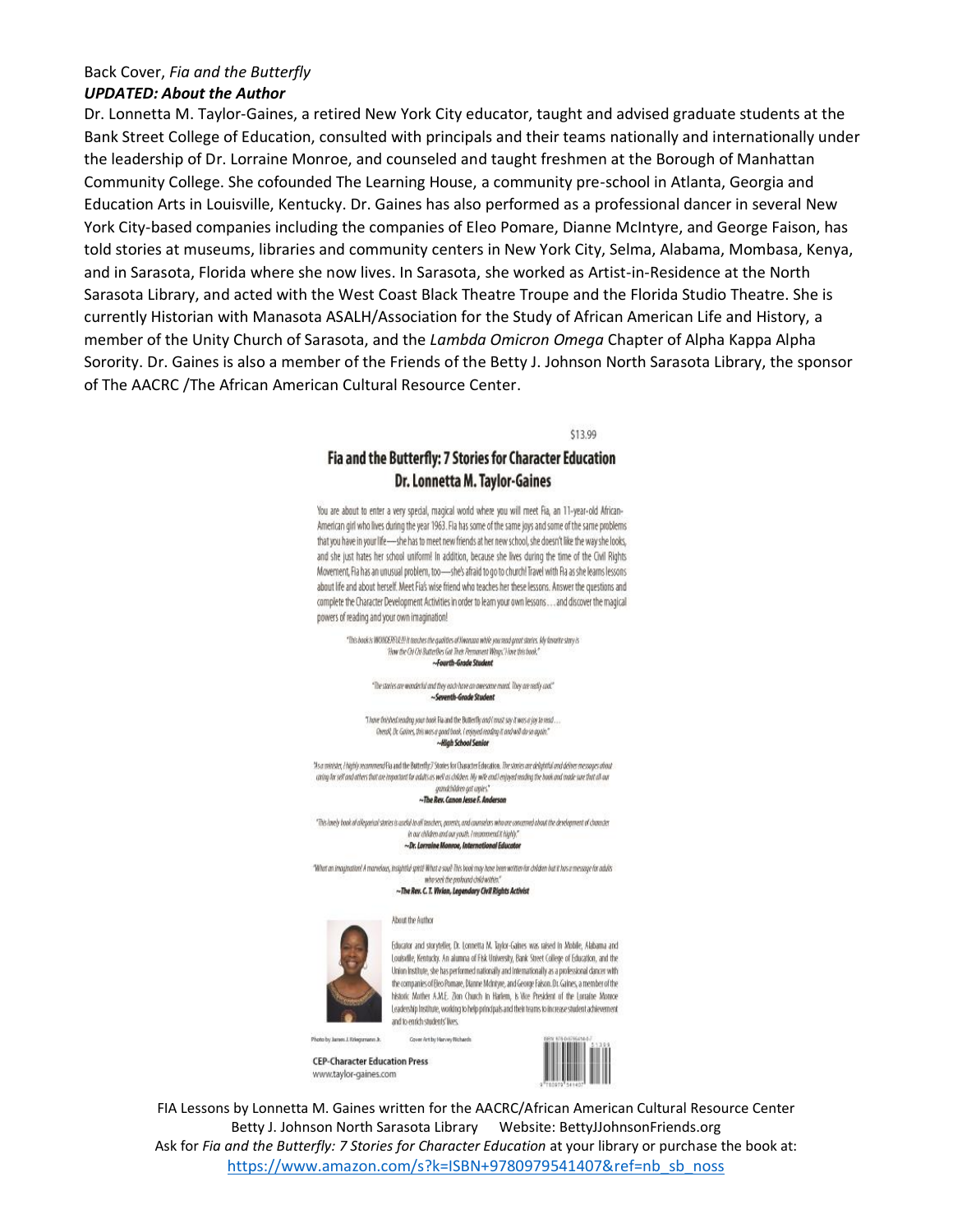

# *Beginning Lesson – Let's Get Started!* pp. VII – XII, *Fia and the Butterfly: 7 Stories for Character Education* by Lonnetta M. Gaines

# Dear Scholar,

What a pleasure it is to meet you through my book, *Fia and the Butterfly: 7 Stories for Character Education*. I am a member of Manasota ASALH/Association for the Study of African American Life and History. Part of our work includes reaching out to students in our local Sarasota schools so they can learn more about our cultural legacy.

For the first months of 2020, a group of us from Manasota ASALH volunteered to work in an afterschool program at the Emma E. Booker Elementary School. One of the books that we used in our program was *Fia and the Butterfly.* We didn't finish the lessons because schools did not reopen after Spring Break because of the pandemic. Mrs. Marion Black-Ruffin was a member of that teaching team and asked me to post the lessons that we used – and those we were planning to use – on this new Website sponsored by The AACRC/The African American Cultural Resource Center that is based in the Betty J. Johnson North Sarasota Library. The AACRC was founded by renowned educator, Mrs. Lovette Harper in collaboration with author and educator Dr. Cheryl Smith. Currently, the AACRC is chaired by educator and musician, Mrs. Lois Wilkins. With the help of our Website Coordinator, Mrs. Marion Black-Ruffin, the AACRC will post a series of lessons for elementary students (suggested Grades 3 through 5) based on the stories in *Fia and the Butterfly.* We hope that these lessons will be fun and engaging and that they will help you to learn more about the African American Cultural Celebration of KWANZAA and the 7 Principles (or values) that are a part of this celebration. These values are important, not only during KWANZAA but year-long! We also hope that you will be inspired to learn more about the rich and enduring legacy of African Americans in this country and beyond. One of the reasons the AACRC exists is to help to inspire and cultivate the interest of young people – actually all people – in African American culture and history. We hope you will get on board!!!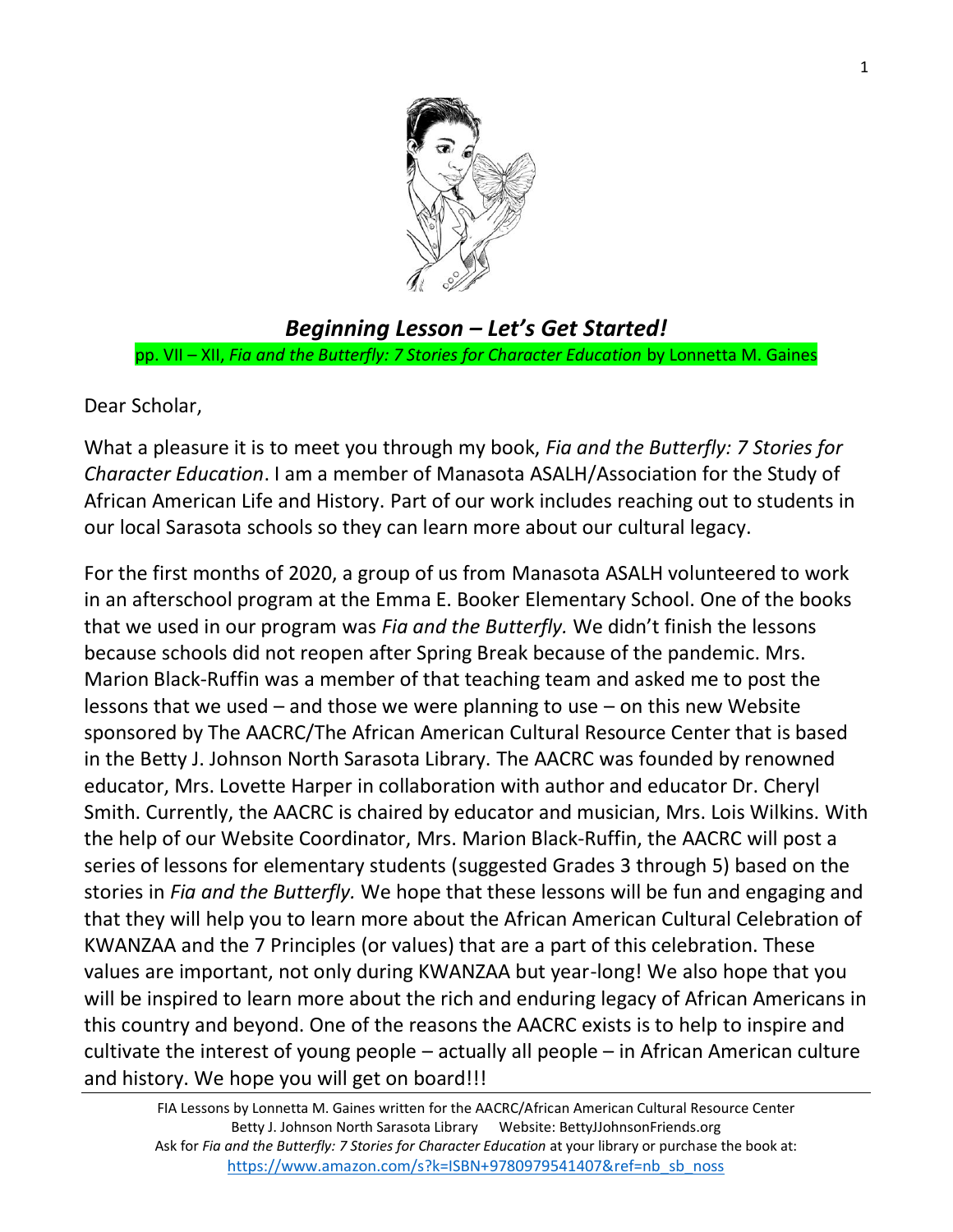Before you begin reading the stories, here are some things to think about:

Look at the book – the front and back covers – and the comments made by other students about the book. What do you predict that this book will be about?

- 1. Read the Table of Contents notice that the book includes an Introduction, a Conclusion, and 7 Stories in between – one for each of the 7 Principles of KWANZAA. Also read the "front matter" – the letter from me that lets you know the year – 1963 – in which the story takes place. Finally, read and think about the historic statement by the Rev. Dr. Martin Luther King, Jr. on page XII.
- 2. *Be prepared!* Because I chose to include elements of FANTASY in my stories, you will meet talking butterflies, a talking millipede, a talking cricket – even talking clouds! That's the fun of  $FANTASY - it's a genre - a type of writing, that you often$ find in folktales like mine. So just relax, have fun, and find out what my stories have to teach you.
- 3. Each Lesson will include a Lesson Activity at the end. I'm hoping you will read the chapters of the book you participate in the Lesson Activities. It might be fun to read the chapters and these lessons along with a friend, a teacher, or a parent.
- 4. Finally, of course, I'm hoping you will enjoy *Fia and the Butterfly: 7 Stories for Character Education.* Feel free to let us know at www. BettyJJohnsonFriends.org

Now, go to the next page and complete the Beginning Activity. Enjoy!